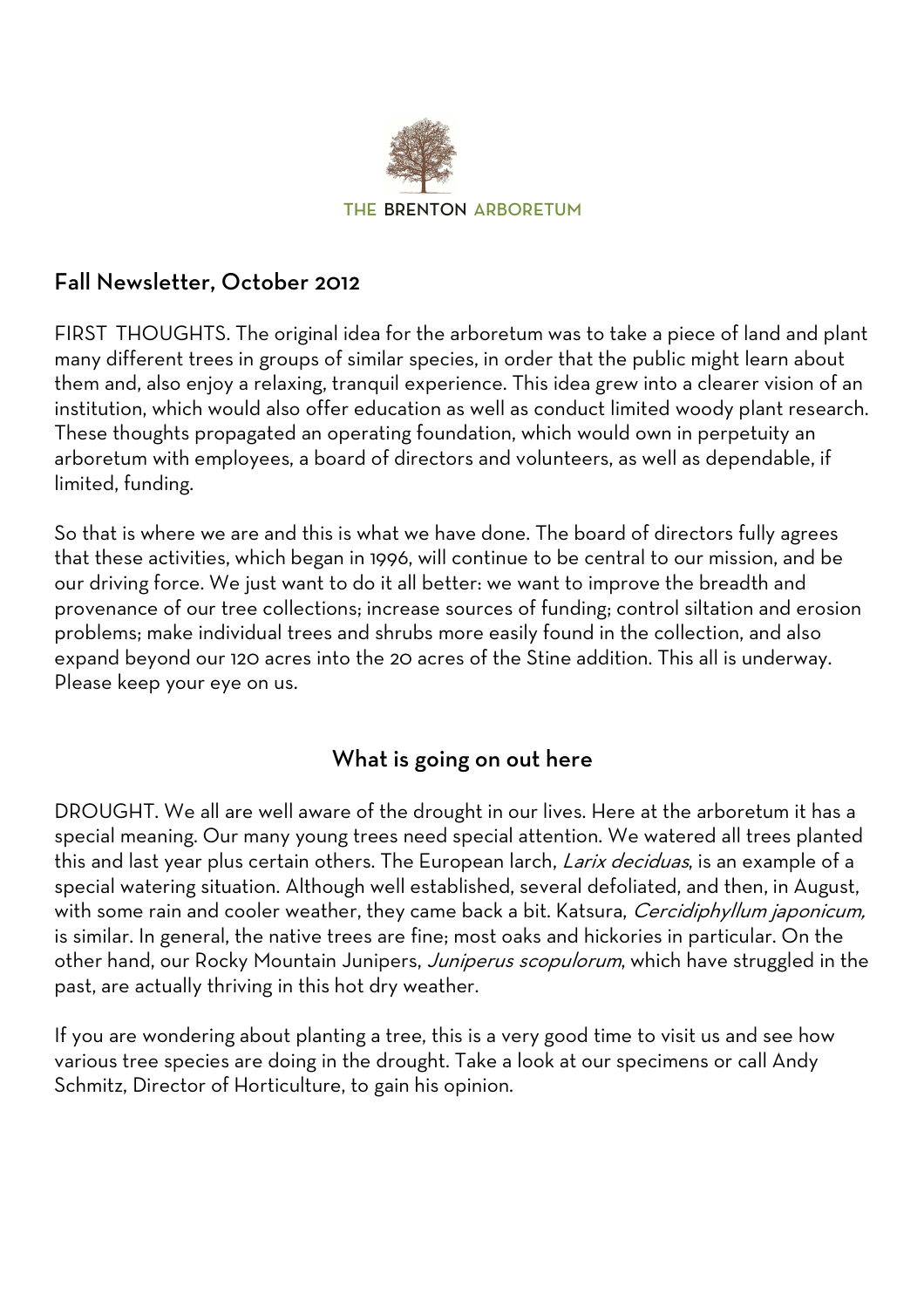COLLECTIONS/EVALUATION/RESEARCH. Just north of our offices you will find a large group of 2'-3' Kentucky coffeetrees, *Gymnocladus dioicus*, growing in cloth bags. These grew from seeds collected by Andy Schmitz from 13 states and represent 45 populations. It is our hope to permanently plant many of these trees out in the arboretum next spring as part of our on-going evaluation of this species. This is a one-of-a-kind project in the United States.

In 2010 and 2011 we planted out most all the trees in our ten-year conifer research project, now completed. All species are thriving. We particularly like the looks and hardiness of the Korean fir, Abies koreana, and the Chinese white pine, Pinus armandii. Our aim is to encourage homeowners to consider these conifers when they see what beautiful, healthy trees they are.

## Please join us December 8th at 10 am for a tour of the conifer collections.

During 2012 we continued to upgrade our collections by planting seeds from wild sources with known origins. Examples are post oaks, Quercus stellata, blackjack oaks, Q. marilandica, bitternut, *Carya cordiformis*, and shellbark hickory, *Carya laciniosa*. To make room sometimes this means the removal of a tree with unknown provenance. This practice is ongoing and better ensures that we have a very high quality collection.

MASTER PLANNING. We have engaged the services of Oehme van Sweden and Associates (www.ovsla.com) to develop a master plan for the twenty-acre Stine addition, adjoining the arboretum on the southeast. This Washington, D.C. landscape architectural firm is particularly well known for their use of both woody and herbaceous native species in their work, and for pioneering the "New American Garden" style of landscape design. They are just completing a major project for the Chicago Botanical Garden in Glencoe, Illinois, which we find quite stunning. A major part of this master plan will be a riverine walk using native species and wildflowers. This work is being funded by the Eddy Family Foundation, for which we are grateful.

SUPPORT. Thank you to all of our members for your ongoing support. We list you on our back page. It means so much. Your membership is one of several ways you can help us with the work we do here. You might wish to also consider a membership as a gift for somebody special, or an organizational membership to share with valued employees. Another option would be to rent the Vista Room, a beautiful setting with magnificent views, for a holiday party.

There are opportunities for quiet enjoyment scattered throughout the arboretum; pockets among the trees or at the top of a hill where you can pause and enjoy the natural world around you. These "people pockets" are there just waiting for a bench or other enhancements. Let either of us know if you are interested in supporting or funding the development of one of these special places.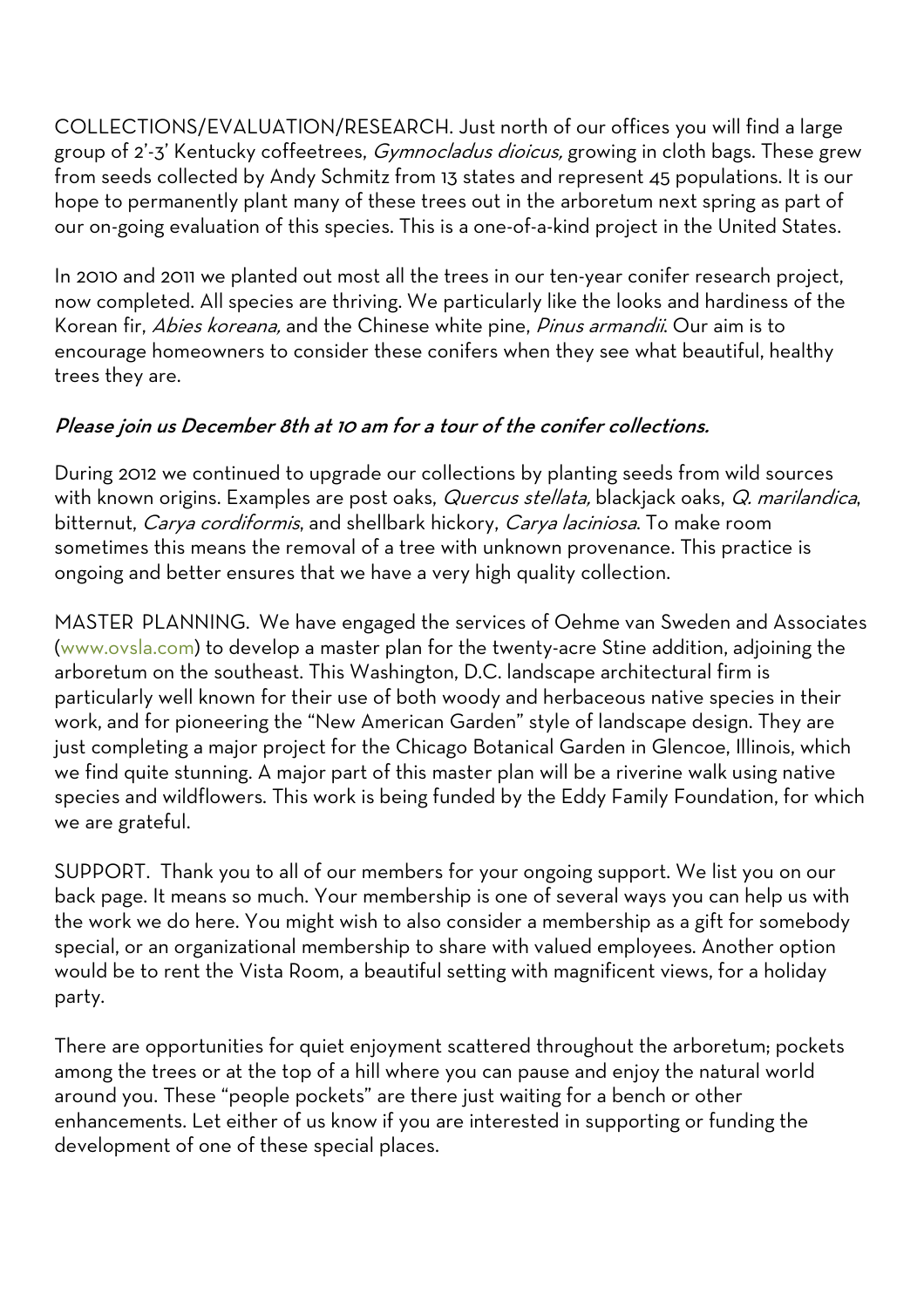NATURE PLAY. You may have read about nature play in past newsletters or on our website, but have you visited the recently dedicated O'Brien Nature Play Area? This summer, we added a tunnel, pockets of prairie plants, new huge stumps, and more. We truly believe children need to experience nature first-hand and childhood is the best time for conservation values to form. For this reason we created the nature play area and why we offer activities like Puddles & Ponds, Tinder & Twilight, Family Play Dates and our popular Nature Clubs. So if you have not seen it yet, please come visit. Your children will really enjoy it.

OUTREACH. To determine what people think of and what they want from the arboretum, we have just completed a membership survey and held a focus group. The survey affirms that recreation and learning about trees are high on a list of uses, with exercise and education also very important. Once fully evaluated, we will share the findings with you on our website and tell you how we plan to use them. Your comments are valuable to us and always welcome.

CONSERVATION. As you may know, conservation is an important part of our work at the arboretum. It involves activities such as removing invasive plants, collecting seeds, burning prairie, and, of course, teaching the next generation about the natural world.

We have good news! Finally, after five years, a conservation easement has been placed on the 80 acres of farm ground adjoining us on the west, which limits the ways in which the land can be used. This will buffer the arboretum in the future from non-compatible development on our west side.

Once again, we will be burning a portion of our prairie this fall. We use this prairie management tool in order to reduce competition to native forbs and grasses.

You may have noticed that our small pond, "Teardrop", was dredged last month; the second time in three years. Recent algae, siltation and bank erosion along our east stream corridor have made us think about storm water best management practices for the future. In September, we hosted a visioning meeting to discuss potential watershed scale solutions, which would be environmentally and economically sustainable. This is an ambitious initiative, which would include providing education on water conservation and the role trees play in storm water management. We want to be involved in this important issue which affects us all.